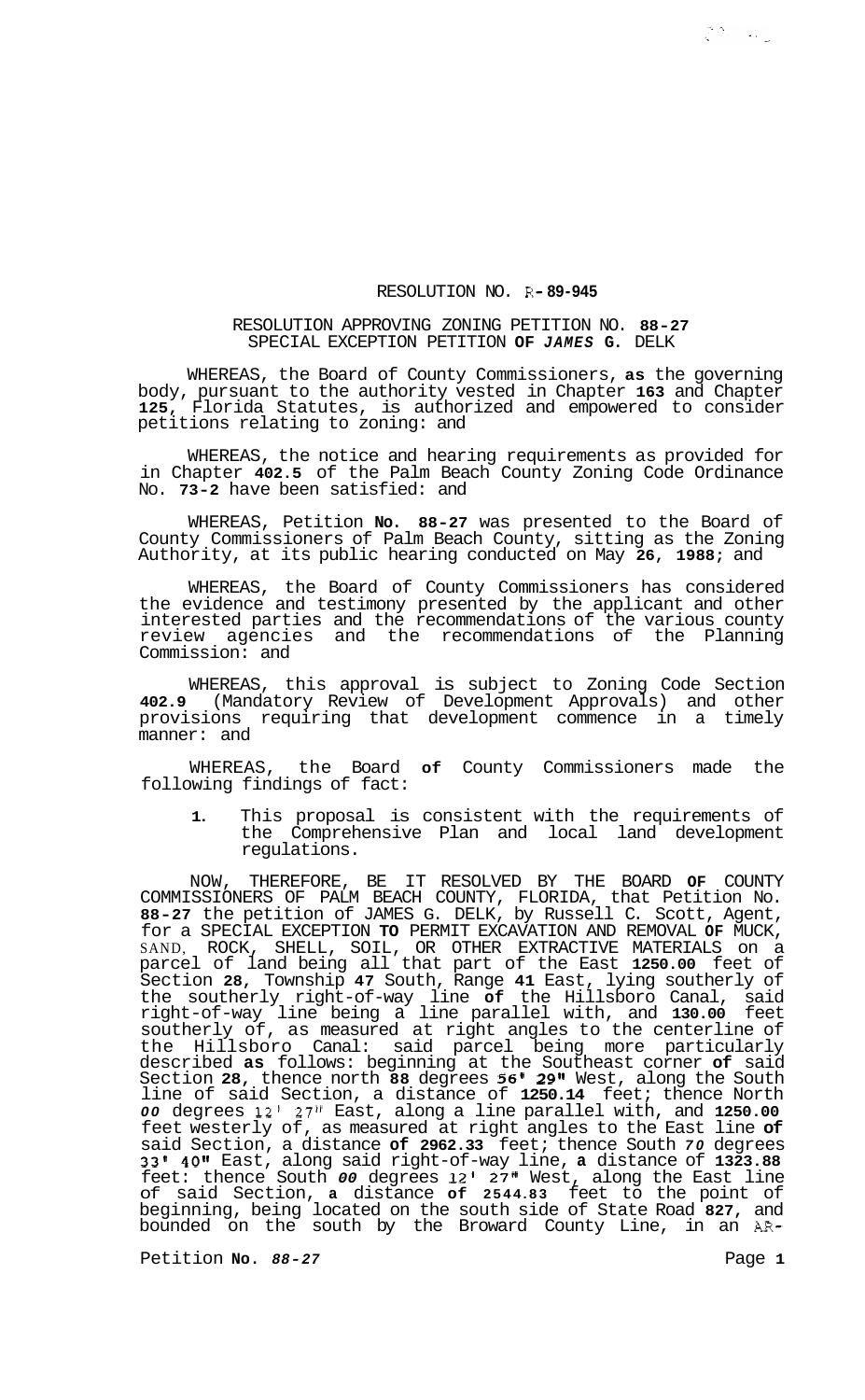Agricultural Residential Zoning District, was approved as advertised, subject to the following conditions:

- **1.**  prior to certification, the site plan shall be amended to indicate the following:
	- a. Specify which method of erosion control will be implemented while the excavation operation is in progress.
	- b. Indicate development phase lines.
- **2.**  The lake depth shall not exceed that which is permitted by South Florida Water Management District.
- **3.**  The developer shall retain the stormwater runoff in accordance with all applicable agency requirements in effect at the time of the permit application. However, at a minimum, this development shall retain onsite **100%**  of the stormwater runoff generated by a three **(3)** yearone **(1)** hour storm as required by the Permit Section, Land Development Division. The drainage system shall be maintained in an acceptable condition as approved by the County Engineer. In the event that the drainage system is not adequately maintained as determined by the County Engineer, this matter will be referred to the Code Enforcement Board for enforcement.
- **4. If** required by the County Engineer or the South Florida Water Management District, the developer shall design the drainage system such that storm water runoff from the parking areas and paved surfaced area shall be separate from those areas which may contain hazardous or undesirable waste from the proposed site.
- 5. Within **90** days of approval of this project, the property owner shall convey to Palm Beach County by road right-of-way warranty deed for Loxahatchee Road, **120** feet south of the maintained Bank of Hillsboro Canal, as shown on the applicant's survey, free of **all**  encumbrances and encroachments. Petitioner shall encumbrances and encroachments. Petitioner shall<br>provide Palm Beach County with sufficient documentation acceptable to the Right-of-way Acquisition Section to ensure that the property is free of all encumbrances and encroachments. Right-of-way conveyances shall also include "Safe Sight Corners" where appropriate at intersections **as** determined by the County Engineer.
- **6.**  The property owner shall construct a left turn lane, east approach on Loxahatchee Road at the project's entrance concurrent with onsite paving and drainage improvements.
- *7.*  Within ninety **(90)** days **of** approval **of** the special exception, the property owner shall provide to Palm Beach County a road drainage easement within the project's internal lake system capable of accommodating all runoff from those segments **of** Loxahatchee Road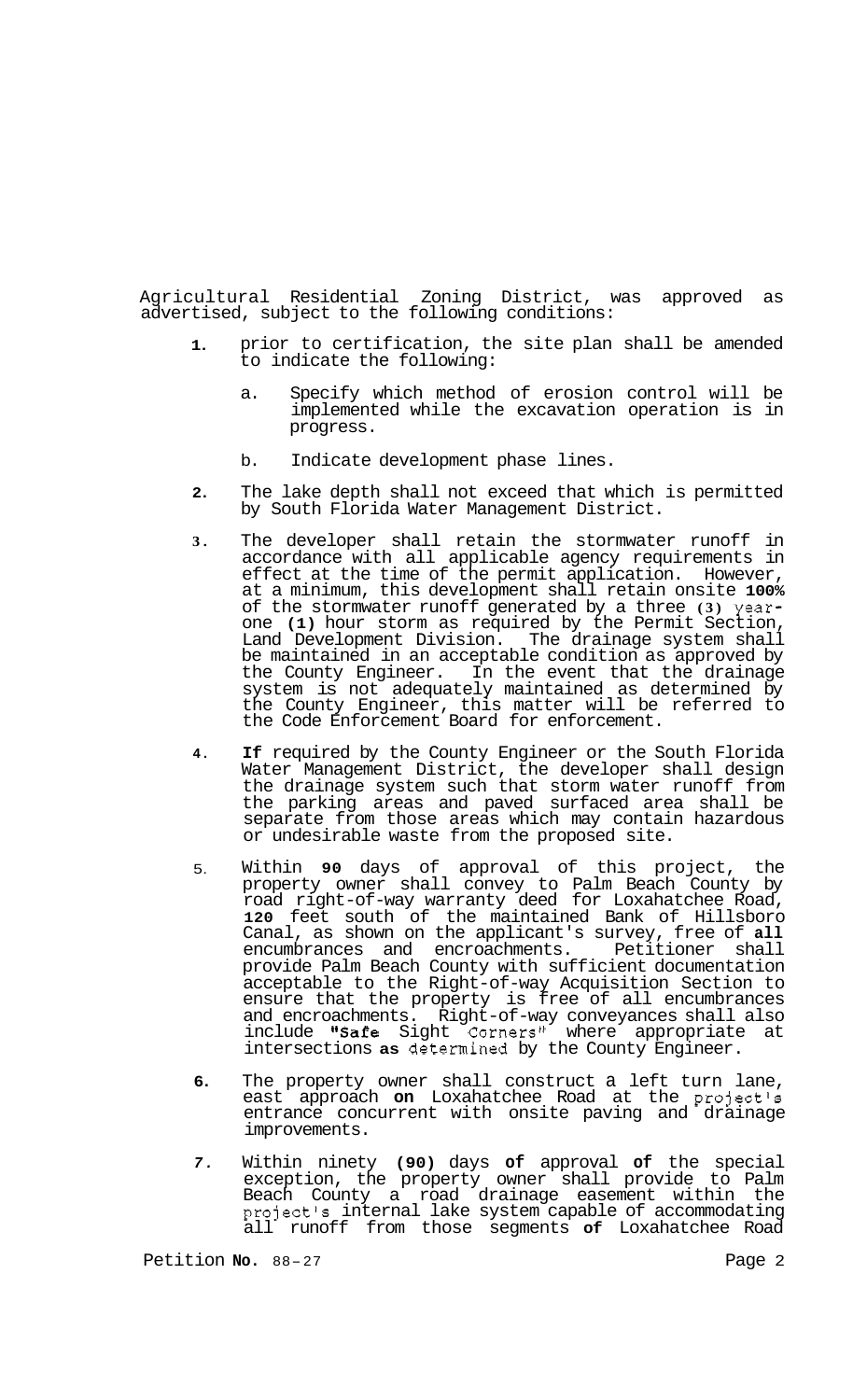along the property frontage and for a maximum **400** ft. distance along each side of the property boundary lines. The drainage system within the project shall have sufficient retention/detention capacity to meet the storm water discharge requirements of the applicable county drainage control district and South Florida Water Management District. The design of the system shall assume the ultimate Thoroughfare Plan Section road drainage runoff. These easements may be relocated within the subject property upon approval by the County Engineer.

- *8.*  The property owner shall pay a Fair Share Fee in the amount and manner required by the "Fair Share Contribution for Road Improvements Ordinance" as it presently exists or as it may from time to time be amended. The Fair Share Fee for this project presently is **\$2,009.00 (75** trips **X \$26.79** per trip).
- **9.**  The property owner shall furnish prior to Site Plan approval a road restoration bond to the Office of the County Engineer, based upon an approved haul route.
- **10.**  The petitioner shall install **a** six **(6)** foot chain link fence for security purposes along the north side of the property line.
- **11.**  There shall be no off-site discharge of water into the Hillsboro Canal.
- **12. All** surface water, including that from dewatering operations, shall be maintained on the **79** acre site.
- **13.**  The project's site restoration plan shall include an adequate planting program for the lake's littoral zone. The littoral planting program shall be approved by the Department of Environmental Resource Management and shall be submitted prior to site plan certification. Littoral planting shall be completed within *60* days of completion **of** excavation of any phase of the excavation and prior to initiation of any new phase.
- **14.**  Monitoring wells shall be installed onsite north and south **of** the excavation. The wells shall be fully screened to **a** depth **of** fifty *(50)* feet below land surface. Location, sampling frequency, and testing perimeters shall be subject to approval by Palm Beach County Environmental **Resources** Management and South Florida Water Management District.
- **15. No** off-premise signs shall **be** permitted on the site.
- **16.**  Failure to comply with the conditions herein may result in the denial or revocation **of** a building permit; the issuance **of** a stop work order; the denial **of** a Certificate of Occupancy **on** any building or structure: **or** the denial or revocation of any permit or approval for any developer-owner, commercial-owner, lessee, or